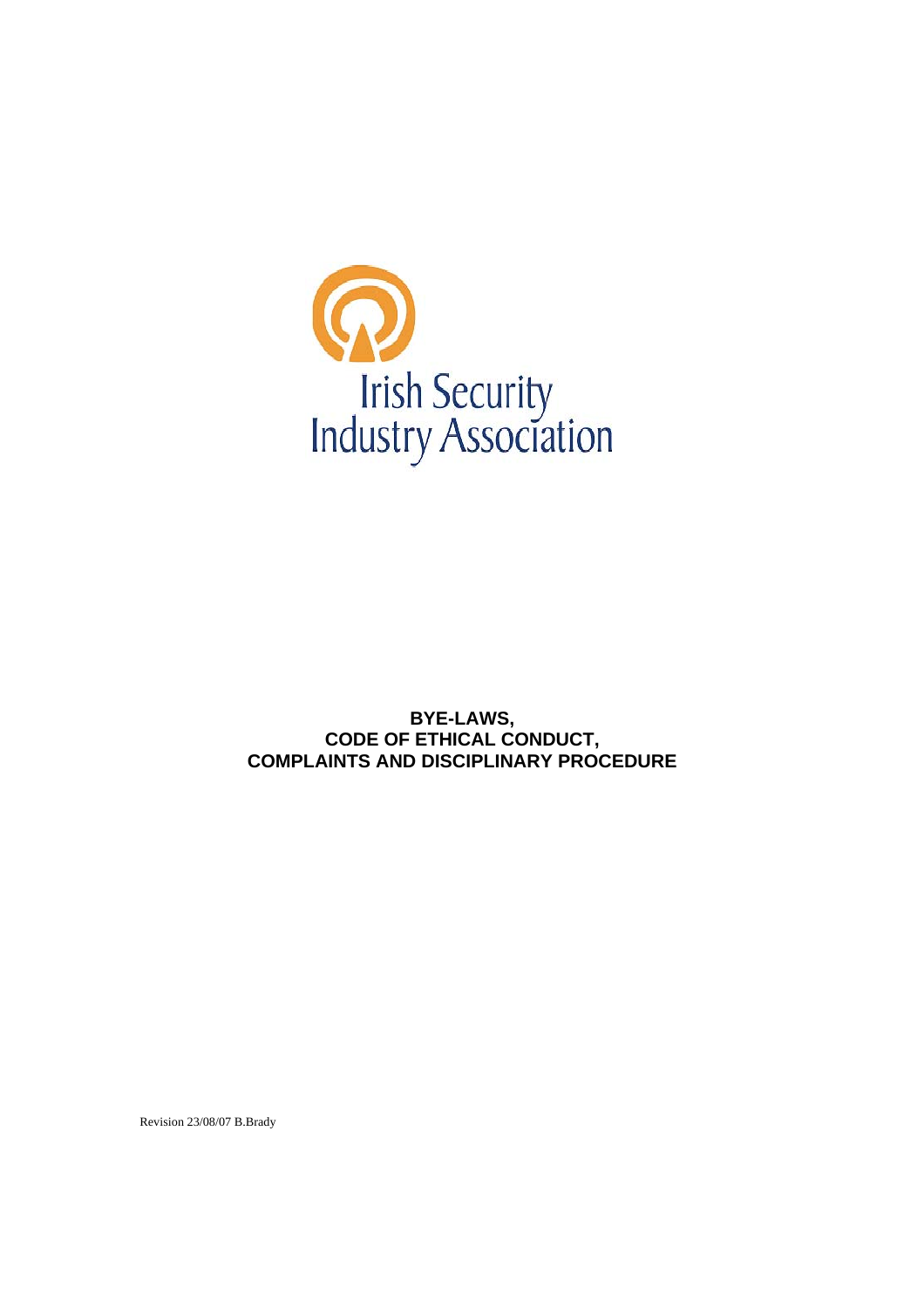## **1.0 Interpretation:**

In these Bye-Laws and expressions defined in the Articles of Association of the Association shall bear the same meaning herein

#### **2.0 Entrance Fee and Annual Subscription:**

2.1 Members shall pay an entrance fee and annual subscription as determined by the Council of Management from time to time pursuant to the Articles of Association.

2.2 All invoices for annual subscriptions and other services must be paid within 30 days of issue by Direct Debit or other payment system acceptable to the Council of Management. Failure to discharge invoices within the stipulated timeframe may entail membership suspension pending a motion for expulsion at next Council of Management meeting.

2.3 Marketing contributions and other levies, agreed and ratified by members in general session, will be payable by all full divisional members as and when stipulated by Council of Management. Invoices to be paid in accordance with Clause.2.2

### **3.0 Rules and Codes of Practice**

3.1 Pursuant to the provisions of Article 56 of the Articles of Association, rules and codes of practice shall be drawn up to apply to the various committees referred to in the said Article 56 but such rules and codes of practice and any amendments thereto must have approval in writing of the Council of Management before they come into operation. Such rules and codes of practice shall not form part of the bye-laws unless otherwise stated but will be observed by all members unless otherwise provided for as under.

3.2 The said rules and codes of practice shall not apply to Security Industry Associations.

## **4.0 Special Provisions Relating to Security Industry Associations:**

Security Industry Associations shall be responsible to ensure that their members shall not, without the written consent of the Council:-

4.1 Display on their motor vehicles, stationery or otherwise any emblem or other mark or design which may be adopted by the Association to signify membership or associate membership thereof.

4.2 Display any emblem or mark or design similar to any adopted by the Association or which may be liable to be confused therewith.

4.3 Otherwise that would hold them out to be members or associate members of the Association.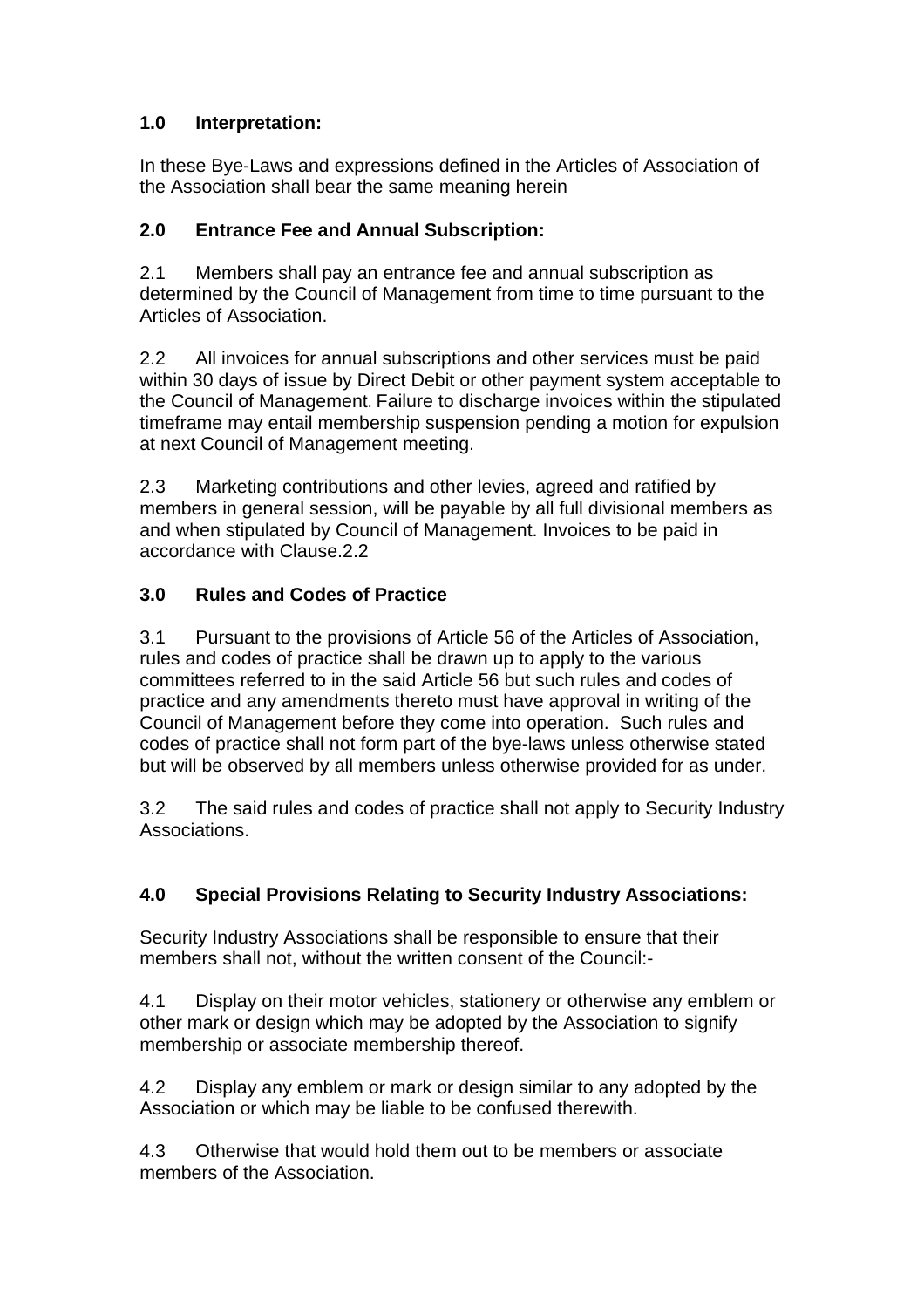4.4 Display any emblem, mark or design or otherwise that would hold them out to be members or associate members of any organisation or association which they are not registered or certified members of.

#### **5.0 Procedure on Application for Entry into the Association:**

The application for membership and associate membership shall be as follows:-

5.1 On request the Secretary of the Association will furnish the applicant with a form of Application.

. 5.2 The Chairman of the appropriate Division will be informed when the application is received and a copy of the application will be sent to the ISIA Auditor to enable him to carry out a financial assessment and furnish his recommendation to the Secretary.

5.3 The Secretary, on a positive recommendation from ISIA Auditor, will arrange for a visit to the premises of the applicant to carry out a business practice audit and furnish a report of the audit to the appropriate Divisional Chairman. If deemed necessary, full vetting of directors / management will be carried out by the Secretary.

5.4 The Chairman of the Division will make his recommendation to the next session of the Council of Management and, in the case of a rejection, should state the reasons, which may be conveyed to the applicant.

5.5 Details of the applicant will be advised, by the Secretary, to the general membership with a request to respond within 21 days of the notice, in writing and, if applicable, supported by documentary evidence, reasons a to why an offer of membership should be withheld from the applicant on the grounds set out in Bye-Law 6.

5.6 In the case of a difference of opinion in the Committee, a minority report should be attached to the proceedings. If the voting be equal, the Chairman of the Committee shall have and exercise a casting vote.

5.7 In the event of an applicant being engaged in more than one branch of the Security Industry is application shall be considered by all the Committees concerned; it will be for the Secretary to co-ordinate the consideration of such application.

5.8 Associate members applying for membership shall furnish the appropriate Committee with such information as the Committee may require enabling them to consider the application.

5.9 All information submitted by applicants and all proceedings in connection with application shall be treated as confidential.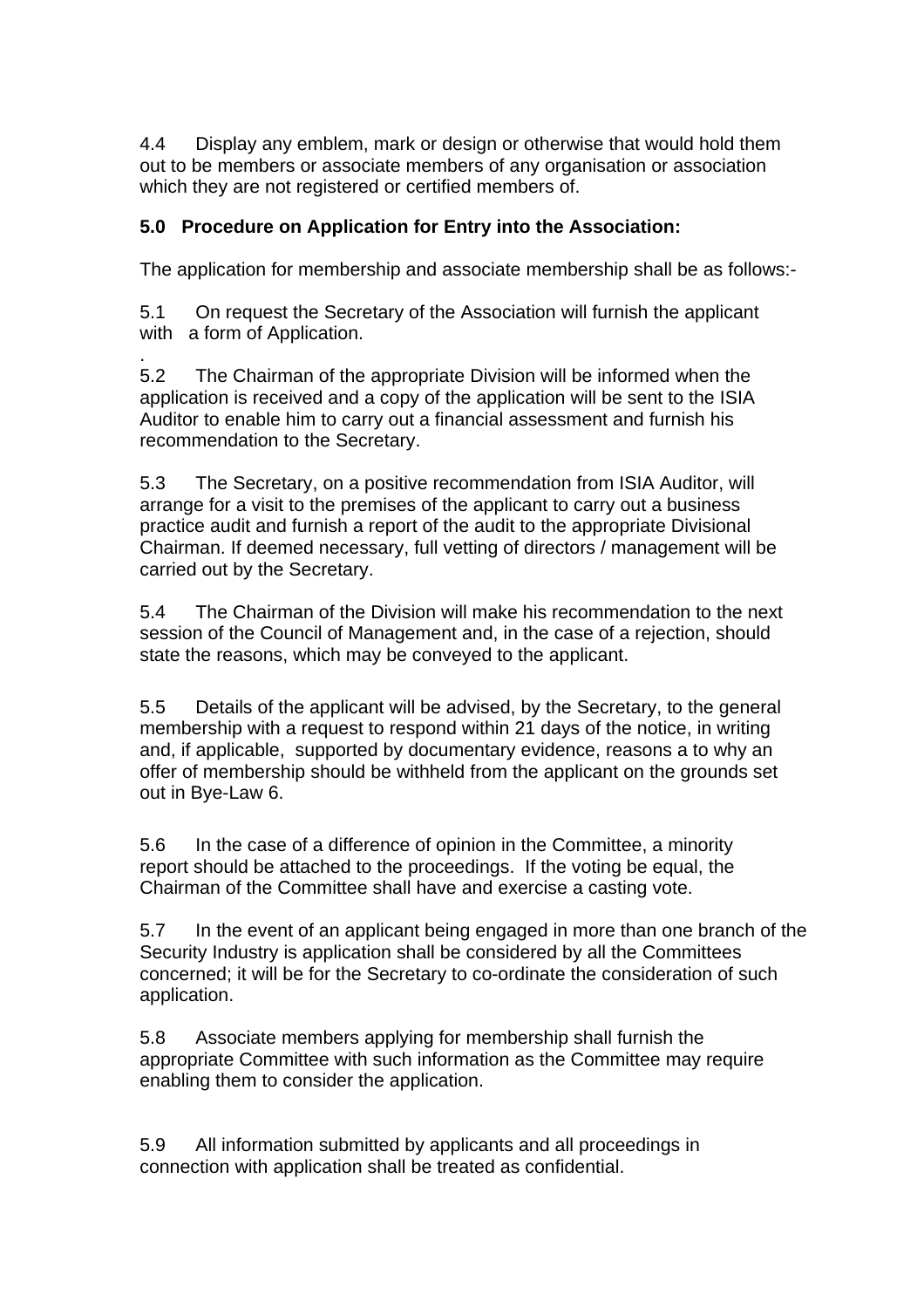5.10 The foregoing procedure shall not apply to Security Industry Associations, applications by whom shall be considered by the Council of Management or an adhoc Committee appointed for the purpose pursuant to Article 55

5.11 Before full membership of a Division can be offered the applicant must be approved for membership by the Council of Management in session and comply with the national or European standard for the relevant branch of the Industry and achieve certification to the ISIA Quality Assurance Scheme within the stipulated time, in accordance with Clause 6.4

5.12 Applicants approved for membership, but who have not presented themselves for inspection under the ISIA Quality Assurance Scheme, shall not promote the applicant company as a full member of the Association and will not be allowed use of the ISIA logo for promotional purposes.

### **6.0 Conditions for membership:**

6.1 Owners, directors, executives and senior personnel of a company seeking membership must be competent in their areas of responsibility and be of good repute. Furthermore, no owner, director, executive or senior employee of a company seeking membership shall, either whilst as an employee of a member company or within a minimum period of two years of leaving the employ of a member company have solicited an existing client of that company or have disclosed or have used information which, by its nature, may be prejudicial to the interests of the Association or any of its members.

6.2 Subject to Article 6 there shall be nine divisions of members, or additional divisions, as required, by approval, in writing, of the Council of Management before they come into operation. The divisions shall be stated hereunder and each division shall consist at any time of those existing members who have been admitted as members of such divisions and who shall be engaged in the trade or business relevant to such division. The divisions and the trade and business relevant to each division are the:-

- ¾ **Guarding Services Division:** provision of static, retail and patrolling guards and alarm response.
- ¾ **Electronic Division**: Designing, installing and maintaining electronic security systems and devices
- ¾ **Monitoring Division**: Centres monitoring electronic systems and other devices
- ¾ **Physical Security Division**: Distribution of physical security equipment
- ¾ **Event & Entertainment Security Division**: provision of door-supervisors, special event stewards and personal bodyguards services
- ¾ **Investigations Division**: Provision of investigation, detective and surveillance services
- ¾ **Transport Division**: Provision of protected transport of cash and valuables, custodial & escort services
- ¾ **Security Consultants Division**: customer specialist advice and training on all aspects of security provision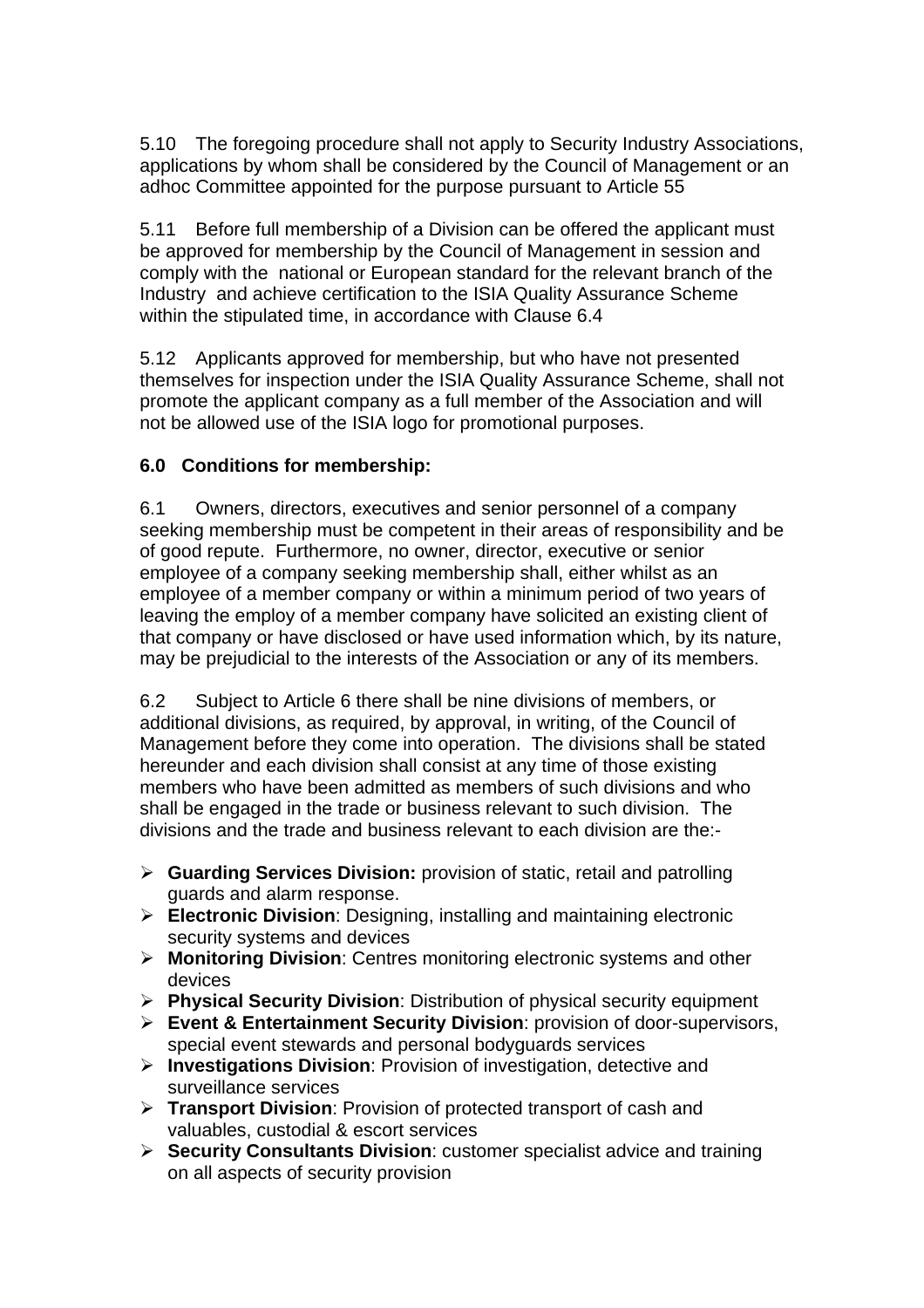6.3 At time of application prospective member companies must be financially sound and must provide assurance to that effect.

6.4 All companies will, within the first six months of being approved for membership of the Association, obtain the Association's Quality Assurance Certificate, managed by the Irish Security Inspectorate or any other certification body approved by the Council of Management, and will present themselves for re-examination at yearly intervals. Continued membership will be contingent upon their retention of these qualifications.

6.5 Application for Associate membership may only be approved to corporations and individuals who are not providing security products and /or services, which would be subject to the standards and qualifications of the Association's divisions.

6.6 A member will, on resignation, suspension or expulsion from the Association, remove any ISIA logo/symbol and / or any reference to membership of the Association or to the ISIA Quality Assurance Scheme from its stationery, promotional literature, Websites, premises, vehicles and from any other medium whatsoever.

6.7 All companies applying for membership must comply with the Private Security Services Act, 2004 and hold a current licence for the relevant service being provided..

6.8 An application from a Group of Companies, being separate, associated companies engaged in one or more branches of the security industry, will be subject to assessment for membership by all the relevant and appropriate divisions of the association.

6.9 Existing members, whether company or company group, shall be required to advise the Secretary of any material change in his or its directors/ management, constitution or trading name, and advise the relevant details of any acquisitions, mergers, company disposals, liquidations or receiverships.

6.10 A group of separate security trading companies, with one or more common directors, with similar or separate registered or trading business addresses, and be seen to promote several or all companies within the group on promotional material, internet sites, company vehicles, etc., will be deemed as a group within the term used for the purposes of calculating annual subscriptions from time to time. The decision as to the definition of a group and the assessment of companies qualifying as group companies will be at the sole discretion and the prerogative of the Council of Management.

6.11 Applicants approved for membership of a Division may attend meetings of the Division or General Meetings but will not have voting rights on matters of Association business or elections